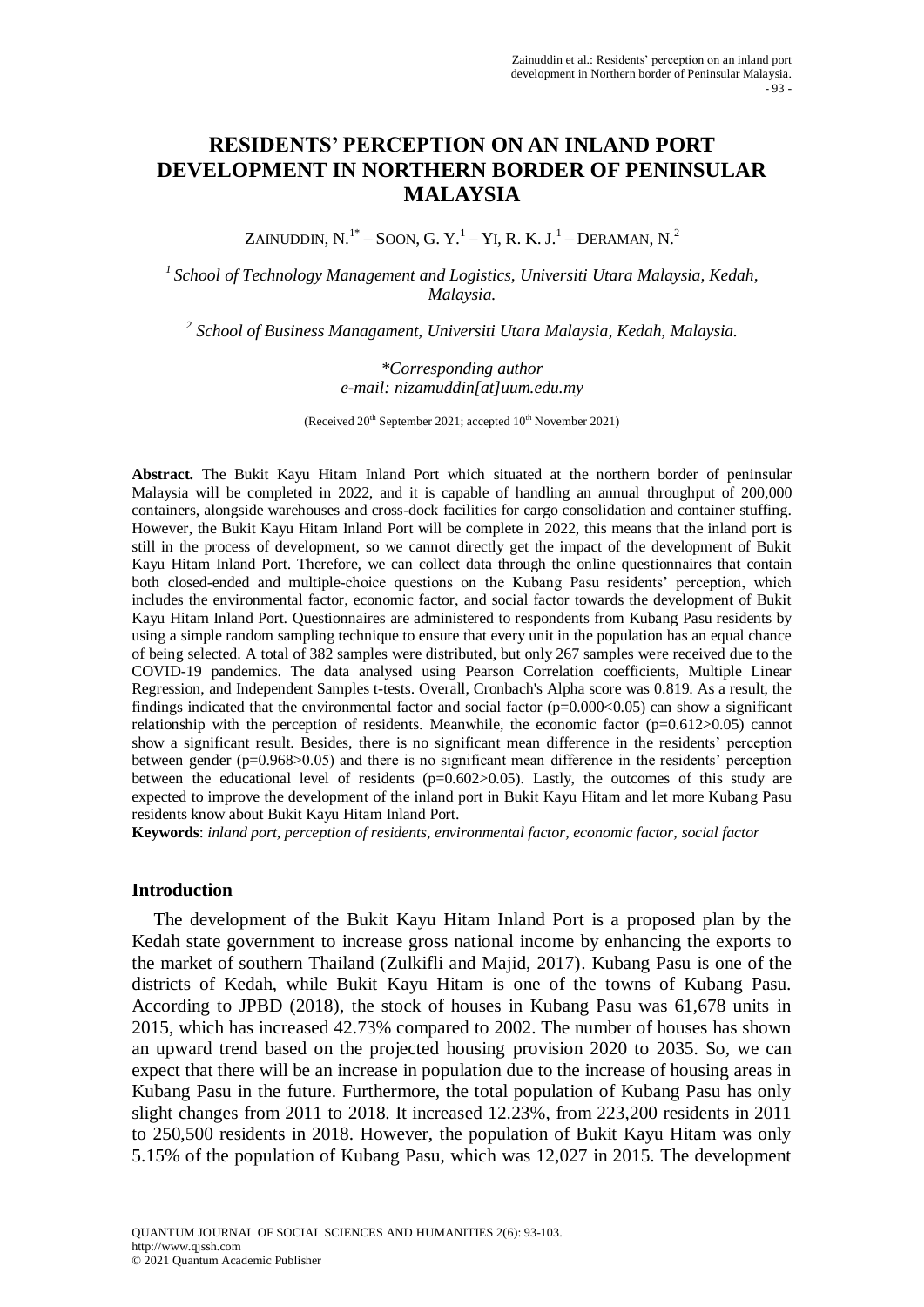of the Bukit Kayu Hitam Inland Port is important as Kedah is a slow-developing state compared to other states. It is the second poorest state in Malaysia (NST, 2019). The industrial areas in Bukit Kayu Hitam are also insufficient, which its Special Border Economic Zone (SBEZ) including Kedah Science & Technology Park (KSTP) and Kota Perdana SBEZ (KPSBEZ) are still in the initial stage of development and there are only around 20 companies at the industrial areas.

The perception of the residents of Kubang Pasu is significant to the development of the inland port of Bukit Kayu Hitam, as it will directly affect them. Next, for the environmental factor, congestion in Bukit Kayu Hitam will cause air pollution and affect the health of the residents in Kubang Pasu (WHO, 2021; Alagesh, 2019; Moryadee et al., 2019; Zainuddin et al., 2019). Lastly, for the economic factor, Kedah is the second poorest state in Malaysia which has slow economic development and a widening income gap (Department of Statistics Malaysia, 2019; NST, 2019). For the social factor, Bukit Kayu Hitam has no railway connectivity. Yet, Bukit Kayu Hitam has a large volume of cargo and competitiveness, so it must have a train as the main option (Aziz, 2019; Zainuddin et al., 2019). Hence, this research intends to investigate the residents' perception towards the development of the inland port in Bukit Kayu Hitam with five intended objectives: (a) to examine the effect of the environmental factor on residents' perception towards the development of the inland port in Bukit Kayu Hitam; (b) to examine the effect of the economic factor on residents' perception towards the development of the inland port in Bukit Kayu Hitam; (c) to examine the effect of the social factor on residents' perception towards the development of the inland port in Bukit Kayu Hitam; (d) to investigate the mean difference of the residents' perception towards the development of the inland port in Bukit Kayu Hitam between male and female residents; and (e) to investigate the mean difference of the residents' perception towards the development of the inland port in Bukit Kayu Hitam among the educational level of residents.

# *Literature review*

The inland port is a key multimodal transport node that requires a minimum of one barge or ship terminal as well as is linked to various ports such as maritime terminals and inland ports before accessing the marine trade (Seguí et al., 2016). In Malaysia, inland ports are important because they give connection to seaports. It serves as commercial gateways for the country's manufacturers and suppliers. The Bukit Kayu Hitam Inland Port is an intermodal terminal that has the potential to become a new transhipment centre due to the strong growth of the NCER Industrial Zone and solve the high congestion issues of the Padang Besar inland port. The development of Bukit Kayu Hitam Inland Port also can perform a more strategic and innovative role in handling needs and planning to become a significant distribution hub as well as provide a rail link to Port Klang to provide more connectivity (Zainuddin et al., 2019).

The study focuses on the development of Bukit Kayu Hitam Inland Port and residents' perception to understand the gap of research and select the right research method. According to Chen (2021), compared with cities without ports, cities with ports will gain a better advantage in increasing GDP and population, which will indirectly affect the living standard of residents. Most of the residents would have a positive perception towards the development of the port after understanding its advantages in terms of economic, environmental, and socio-cultural (Brida et al., 2014). However, it also stated that there are a few residents having a negative perception towards port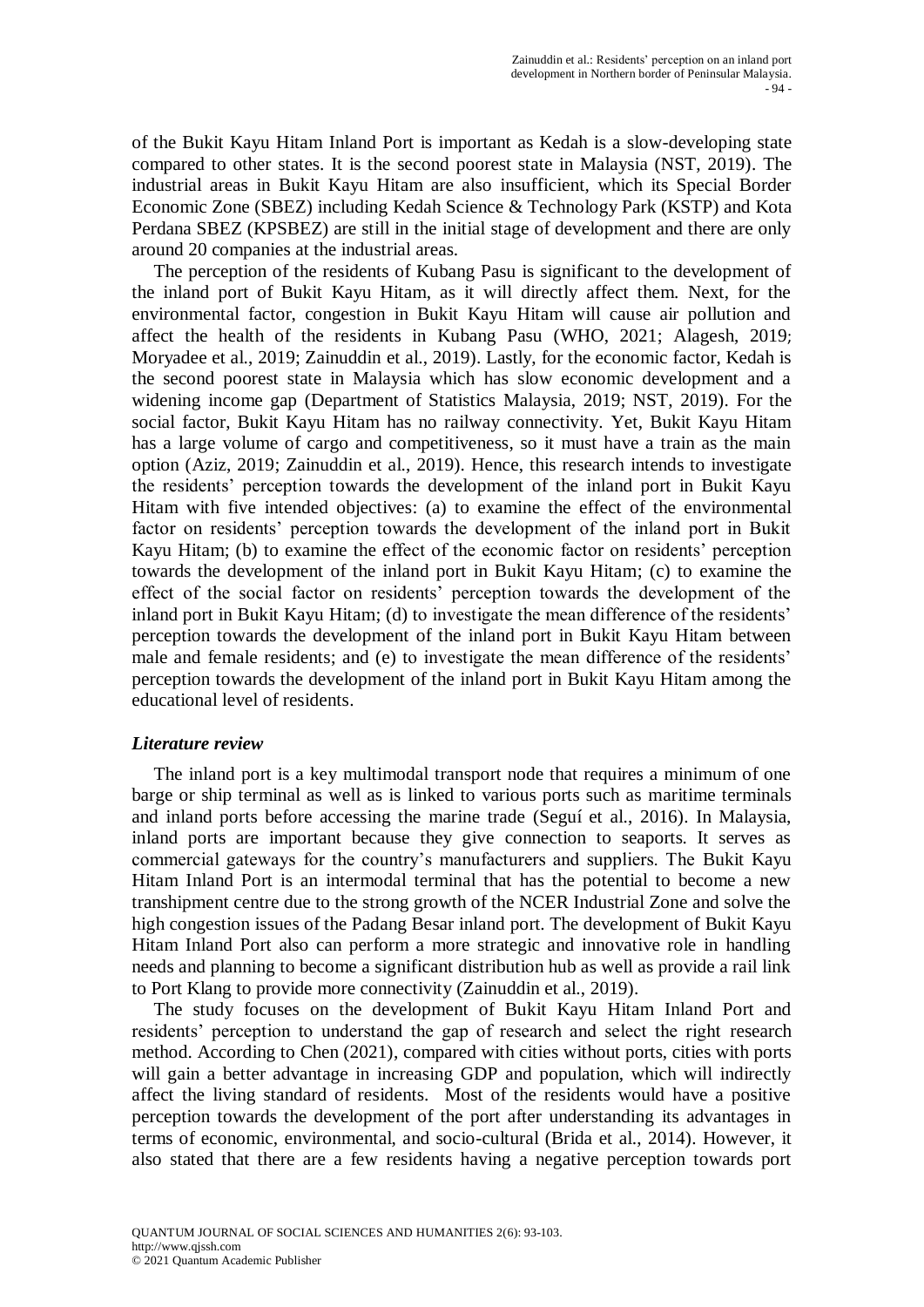development as the majority of them are concerned about the environmental effect of port development such as congestion and pollution. Therefore, it can be concluded that the potential effects of inland port development may affect the residents' perception, whether they are positive or negative. In the literature, it is investigating three crucial effects of inland port development that may affect the residents' perception towards the development of the inland port in Bukit Kayu Hitam: (a) environmental factor-The inland port development can reduce congestion and air pollution to enhance the health of the residents; (b) economic factor-The development of inland ports can help accelerate the development of business to enhance economic growth; and (c) social factor-The development of inland ports will provide public infrastructure and rail transit to the society, thereby increase social welfare.

All these three factors are adopted and adapted for the framework (*Figure 1*). The reason for selecting these factors is because these three are the significant influencers on developing the inland port based on the previous study related to inland port development. For the environmental factor, previous studies found out that the activities of port and inland port operations had a significant environmental effect on the local people and the regions (van Duin and Van Der Heijden, 2021). It was highlighted that the development of inland ports could reduce the congestion and pollution issues caused by the seaport (Kwateng et al., 2017). Meanwhile, the congestion will increase carbon emissions and reduce air quality, thereby significantly increasing the mortality rate of drivers and affect the health of nearby residents (Zhang and Batterman, 2013). As for the economic factor, previous studies stated that the development of the inland port could bring positive economic impacts to the regions. According to the Shan et al. (2014) stated that port throughput was beneficial to the economic development of the city in which it was located. For instance, Jeevan et al. (2015) also mentioned that Malaysia's inland port could accelerate the development of domestic and international business. Lastly, in the social factor, previous researchers had pointed out that the implementation of rail transportation rather than road transportation to transport goods from the interface inland of the seaport could promote more effective port access and bring extensive social and environmental benefits (Roso, 2013; Hanaoka and Regmi, 2011; Henttu and Hilmola, 2011). Moreover, the increased usage of rail transportation reduces traffic congestion, resulting in lower demand for additional roadways, reducing public health problems related to noise as well as enhanced transportation safety and environmental effect (Dolinayova et al., 2016).



*Figure 1. Research framework.*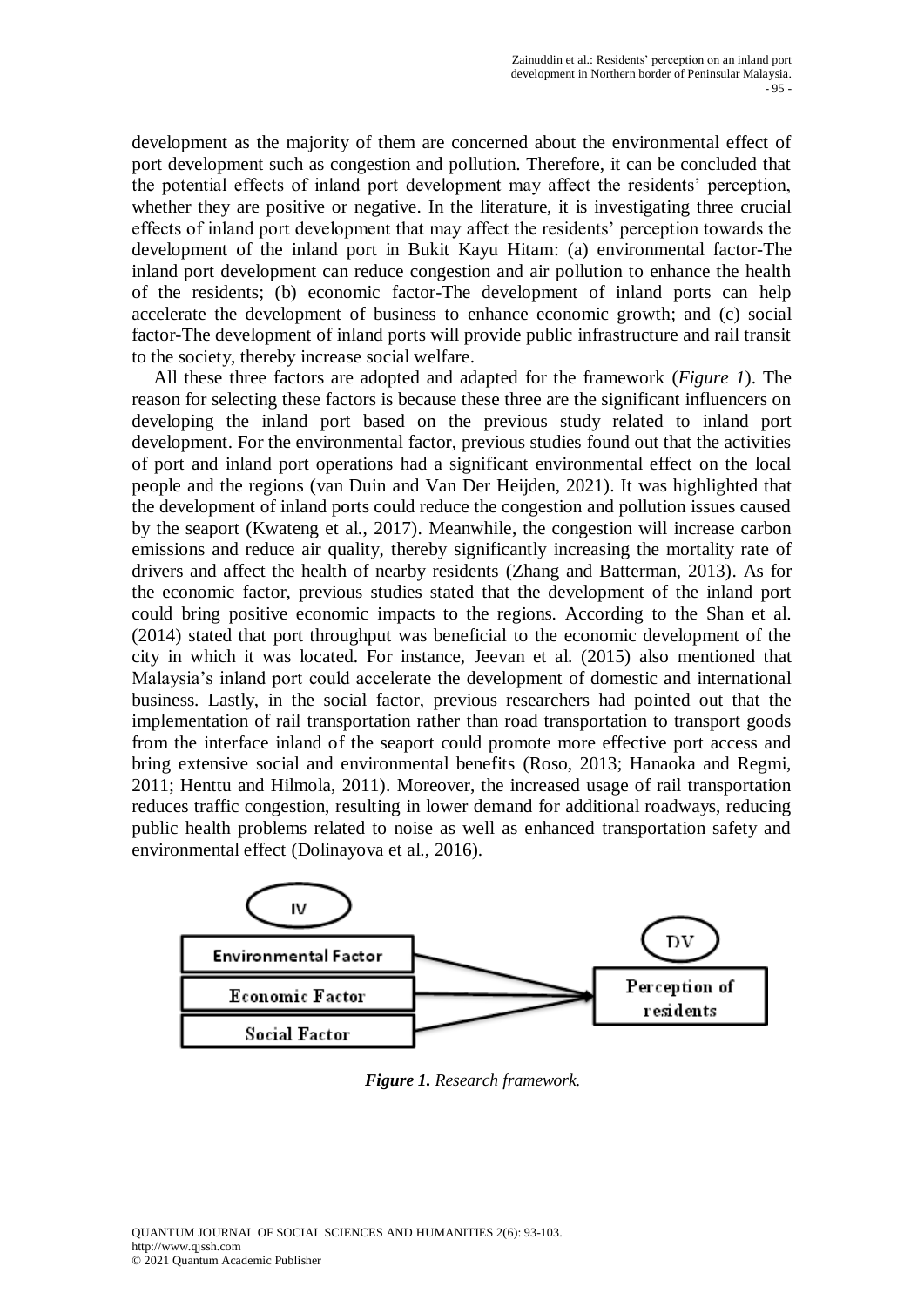## **Materials and Methods**

The descriptive and correlational studies were employed to suit the study nature and its specific objectives. The descriptive design is used for generating quantitative descriptors or descriptive and analytic statistics of the attributes of a population based on selected samples (Trochim, 2021). A correlational study is used to seek and figure out if two or more variables are related and in what way (Catherine, 2021). Therefore, in this research, we want to determine the relationship between the environmental factor, economic factor, and social factor with the perception of Kubang Pasu residents and also investigate the mean difference of perception between the gender and educational level of residents. The research setting is using a non-contrived setting. A quantitative research design was adopted for this research by obtaining useful information from primary and secondary data (Bhandari, 2020; Streefkerk, 2018; Hox and Boeije, 2005). For primary data, our data collections are based on a questionnaire that contains both closed-ended and multiple-choice questions. The questionnaire has three language versions which are English, Malay, and Mandarin and it is distributed to the respondents online through WhatsApp, WeChat, and Messenger. The questionnaire is distributed during the pilot test (via Google Form) and field survey which was conducted at Kubang Pasu, in Kedah. The total response obtained during the pilot test and field surveys were 30 respondents (Cronbach' Alpha value is 0.726) and 267 respondents (Cronbach' Alpha value is 0.819) respectively.

The target population for this study was residents in Kubang Pasu. Kubang Pasu district has a total of 250,500 residents. Hence, the unit of analysis is every resident in Kubang Pasu (individual). A simple random sampling technique which is probability sampling, and was used in selecting residents. A simple random sample is an unbiased surveying technique that follows a lucky draw procedure, where every unit in the population has an equal chance of being selected (CFI, 2021).

#### **Results and Discussion**

Correlation analysis is a bivariate analysis that measures the strength of association between two variables and the direction of the relationship. Based on Guilford's rule of thumb, the strength of correlation- interpreting Pearson correlation coefficient divided into 5 stages which are negligible or little correlation (0.0 to 0.29), low correlation (0.3 to  $0.49$ ), Moderate  $(0.5 \text{ to } 0.69)$ , High correlation  $(0.7 \text{ to } 0.89)$ , and Very high correlation (0.9 to 1.00). Pearson correlation was performed to determine the association between perception of residents, environmental factor, economic factor, and social factor. Based on *Table 1*, the results show there is a positive and low correlation between the economic factor and the perception of residents ( $p=0.000$ ,  $r=0.375$ ). These two variables are positive and moderate or marked correlation between environmental factor and perception  $(p=0.000, r=0.643)$  and between social factor and perception  $(p=0.000, r=0.614)$ . The result indicates that the environmental factor and social factor are more correlated than the economic factor to the Kubang Pasu residents.

|  |  | Table 1. Correlation analysis. |
|--|--|--------------------------------|
|  |  |                                |

|                           | Category              | Perception<br>of resident | Environmental<br>factor | Economic<br>factor | Social<br>factor |
|---------------------------|-----------------------|---------------------------|-------------------------|--------------------|------------------|
| Perception of<br>resident | Person<br>correlation |                           | $.643**$                | $.375**$           | $.614**$         |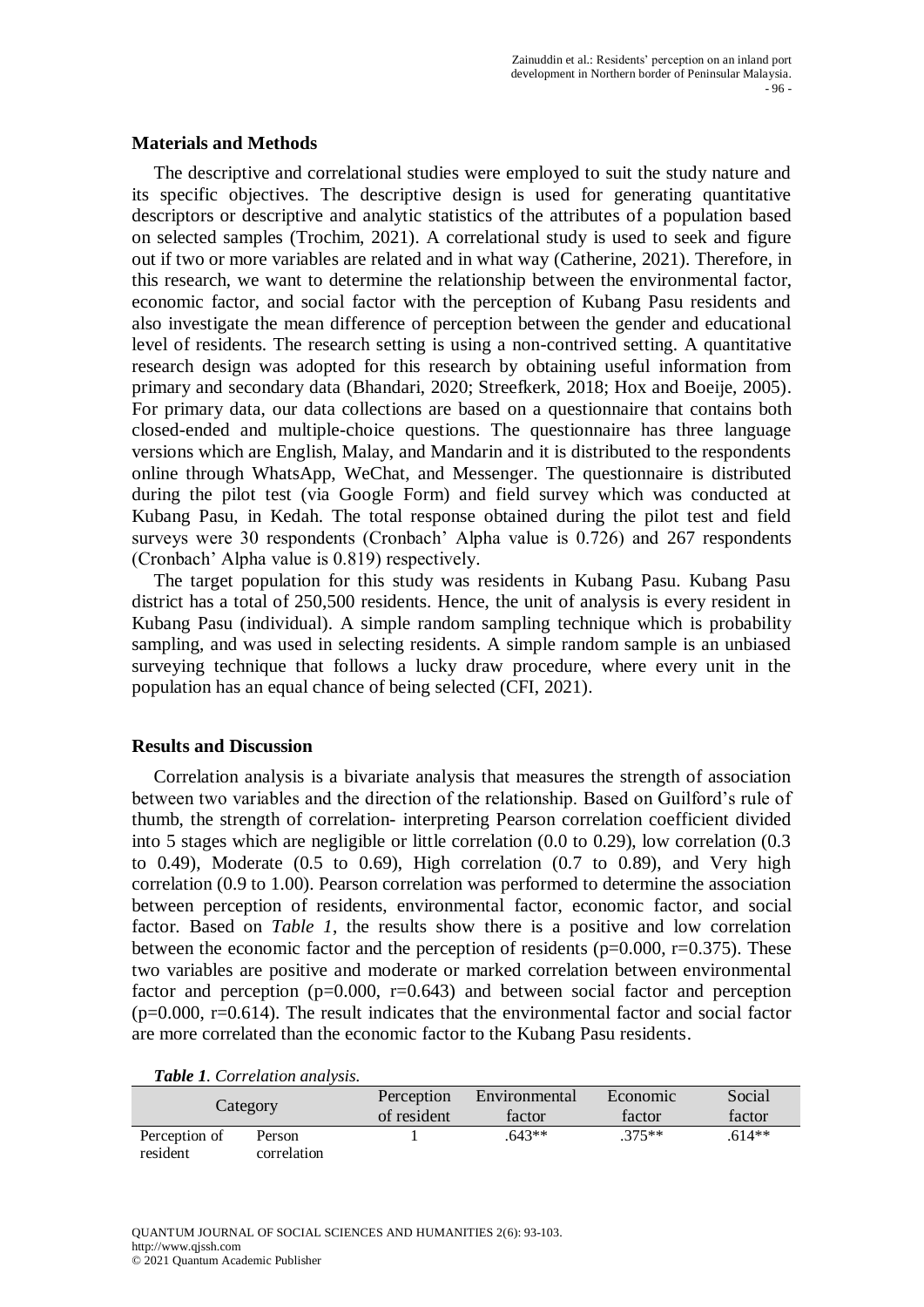|               | $Sig. (2-tailed)$ |          | .000     | .000     | .000     |
|---------------|-------------------|----------|----------|----------|----------|
| Environmental | Pearson           | $.643**$ |          | $.433**$ | $.631**$ |
| factor        | correlation       |          |          |          |          |
|               | Sig. (2-tailed)   | .000     |          | .000     | .000     |
| Economic      | Pearson           | $.375**$ | $.433**$ |          | $.496**$ |
| factor        | correlation       |          |          |          |          |
|               | $Sig. (2-tailed)$ | .000     | .000     |          | .000     |
| Social        | Pearson           | $.614**$ | $.631**$ | $.496**$ |          |
| factor        | correlation       |          |          |          |          |
|               | $Sig. (2-tailed)$ | .000     | .000     | .000     |          |

To test the hypothesis of our research, we have run the regression analysis by using multiple linear regression analysis. Multiple linear regressions are to test how the dependent variable is affected by two or more independent variables. This type of statistical test also pointed out the relationship between the variables with discussion on the total variance between the items.

Based on the Model Summary, the R-squared of 0.486 implies that the four predictor variables explain about 48.6% of the variation in the perception of residents (*Table 2*). This is a quite good and respectable model. Based on the ANOVA, it showed the P: (0.000<0.05) means that we are going to reject our null hypothesis (*Table 3*). We could conclude that the perception of residents is significantly influenced by the environmental factor, economic factor, and social factor. Based on the Coefficients in *Table 4*, there are 2 predictors variables which are an environmental factor and social factor ( $p=0.000<0.05$ ). Meanwhile, the economic factor ( $p=0.612>0.05$ ) is not able to show a significant result. The largest beta coefficient is found in environmental factor (beta=0.420) followed by social factor (beta=0.335), and economic factor (beta=0.026). This means that the environmental factor makes the strongest contribution to explain the perception of residents.

| <b>Table 2.</b> Multiple linear regression and ysis. |                  |          |                   |                                                                                            |  |  |  |  |  |
|------------------------------------------------------|------------------|----------|-------------------|--------------------------------------------------------------------------------------------|--|--|--|--|--|
| Model summary <sup>b</sup>                           |                  |          |                   |                                                                                            |  |  |  |  |  |
| Model                                                |                  | R square | Adjusted R square | Std. Error of the estimate                                                                 |  |  |  |  |  |
|                                                      | 697 <sup>a</sup> | .486     | .480              | .28498                                                                                     |  |  |  |  |  |
|                                                      |                  |          |                   | *Note: a. Predictors: (Constant), social factor, economic factor, environmental factor; b. |  |  |  |  |  |

*Table 2. Multiple linear regression analysis.*

*Dependent variable: Perception of resident.*

|  |  |  |  | Table 3. Anova analysis. |  |  |
|--|--|--|--|--------------------------|--|--|
|--|--|--|--|--------------------------|--|--|

|            |                   |     | Anova <sup>a</sup>       |                          |                   |
|------------|-------------------|-----|--------------------------|--------------------------|-------------------|
| Model      | Sum of<br>squares | df  | Mean square              |                          | Sig.              |
| Regression | 20.159            |     | 6.720                    | 82.745                   | .000 <sup>b</sup> |
| Residual   | 21.359            | 263 | .081                     | $\overline{\phantom{a}}$ |                   |
| Total      | 41.518            | 266 | $\overline{\phantom{a}}$ | $\overline{\phantom{0}}$ |                   |

*Note: a. Dependent variable: Perception of resident; b. Predictors: (Constant), social factor, economic factor, environmental factor.*

| Table 4. Coefficient analysis. |  |  |  |  |
|--------------------------------|--|--|--|--|
|--------------------------------|--|--|--|--|

|       | Coefficient <sup>a</sup> |              |      |
|-------|--------------------------|--------------|------|
|       | Unstandardized           | Standardized |      |
| Model | coefficients             | coefficient  |      |
|       | Std. Error               | Beta         | Sig. |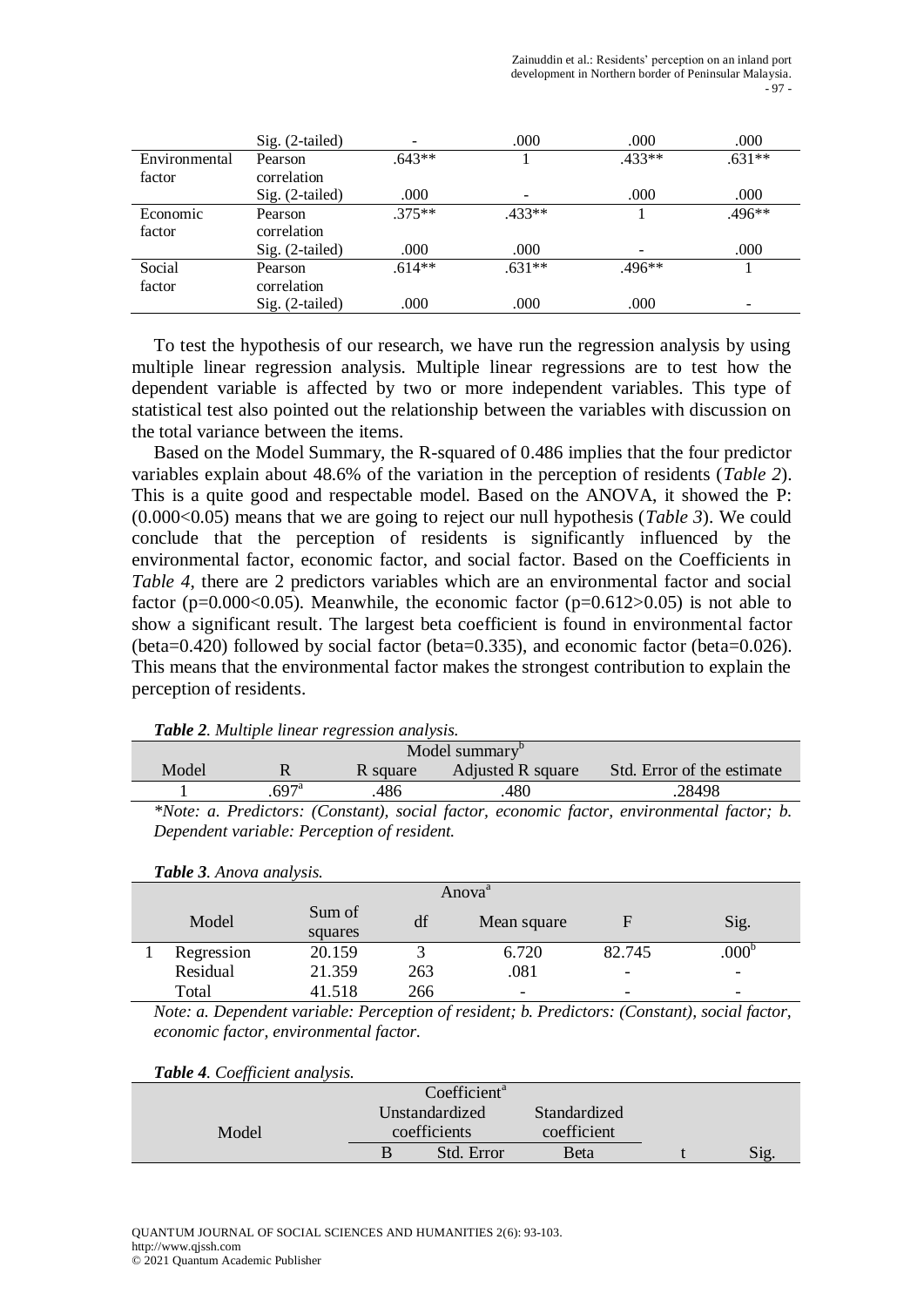|               | (constant)           | .460                                 | .288        | $\overline{\phantom{0}}$ | 1.599 | 111  |
|---------------|----------------------|--------------------------------------|-------------|--------------------------|-------|------|
|               | Environmental factor | .472                                 | .065        | .420                     | 7.242 | .000 |
|               | Economic factor      | 033                                  | .065        | .026                     | .507  | .612 |
|               | Social factor        | .399                                 | 071         | .335                     | 5.576 | .000 |
| $\sim$ $\sim$ | $\sim$               | $\cdots$<br>$\overline{\phantom{a}}$ | $\sim$<br>. |                          |       |      |

*Note: a. Dependent variable: Perception of resident.*

H0: Perception of residents significantly not influenced by an environmental factor, economic factor, and social factor.

H1: Perception of residents significantly influenced by an environmental factor, economic factor, and social factor.

Independent samples t-test is done to see if there are any significant differences in the means for two groups in the variable of interest. The independent sample t-Test was performed to investigate the mean difference of gender between Kubang Pasu residents. Levene's test for equality of variances was found to be not violated for the present analysis (f=0.548, p=0.460) (*Table 5*). Thus, the assumption of homogeneity of variance was met. However, the significant 2-tailed  $(p=0.968>0.05)$  means that we need to reject H1. According to table Group Statistics, there is a not significant mean difference in the residents' perception towards the development of the inland port in Bukit Kayu Hitam male residents (mean=4.4444) and female residents (mean=4.4464) (*Table 6*).

*Table 5. Independent sample test.*

|                           |                                |                          | Levenes' test for        |         |         | t-test for equality of |  |
|---------------------------|--------------------------------|--------------------------|--------------------------|---------|---------|------------------------|--|
| Category                  |                                | equality of variances    |                          |         |         | means                  |  |
|                           |                                | F                        | Sig.                     |         | df      | Sig. (2-tailed)        |  |
| Perception of<br>resident | Equal variance<br>assumed      | .548                     | .460                     | $-.040$ | 265     | .968                   |  |
|                           | Equal variances not<br>assumed | $\overline{\phantom{a}}$ | $\overline{\phantom{a}}$ | $-.040$ | 211.597 | .968                   |  |

H0: There is a not significant mean difference in the residents' perception towards the development of the inland port in Bukit Kayu Hitam between male and female residents.

H1: There is a significant mean difference in the residents' perception towards the development of the inland port in Bukit Kayu Hitam between male and female residents.

| <b>Table 0.</b> Independent sample t-test (Gender). |        |    |        |                |                 |
|-----------------------------------------------------|--------|----|--------|----------------|-----------------|
| Group statistics                                    | Gender |    | Mean   | Std. deviation | Std. error mean |
| Perception                                          | Male   | QQ | 4.4444 | .38686         | .03888          |
|                                                     | Female | 68 | 4.4464 | .40098         | .03094          |

*Table 6. Independent sample t-test (Gender).*

The independent sample t-Test was performed to investigate the mean difference of gender between Kubang Pasu residents. Levene's test for equality of variances was found to be not violated for the present analysis (f=0.791, p=0.375) (*Table 7*). Thus, the assumption of homogeneity of variance was met. However, the significant 2-tailed  $(p=0.602>0.05)$  means that we need to reject H1. According to table Group Statistics, there is a not significant mean difference in the residents' perception towards the development of the inland port in Bukit Kayu Hitam the educational level of residents,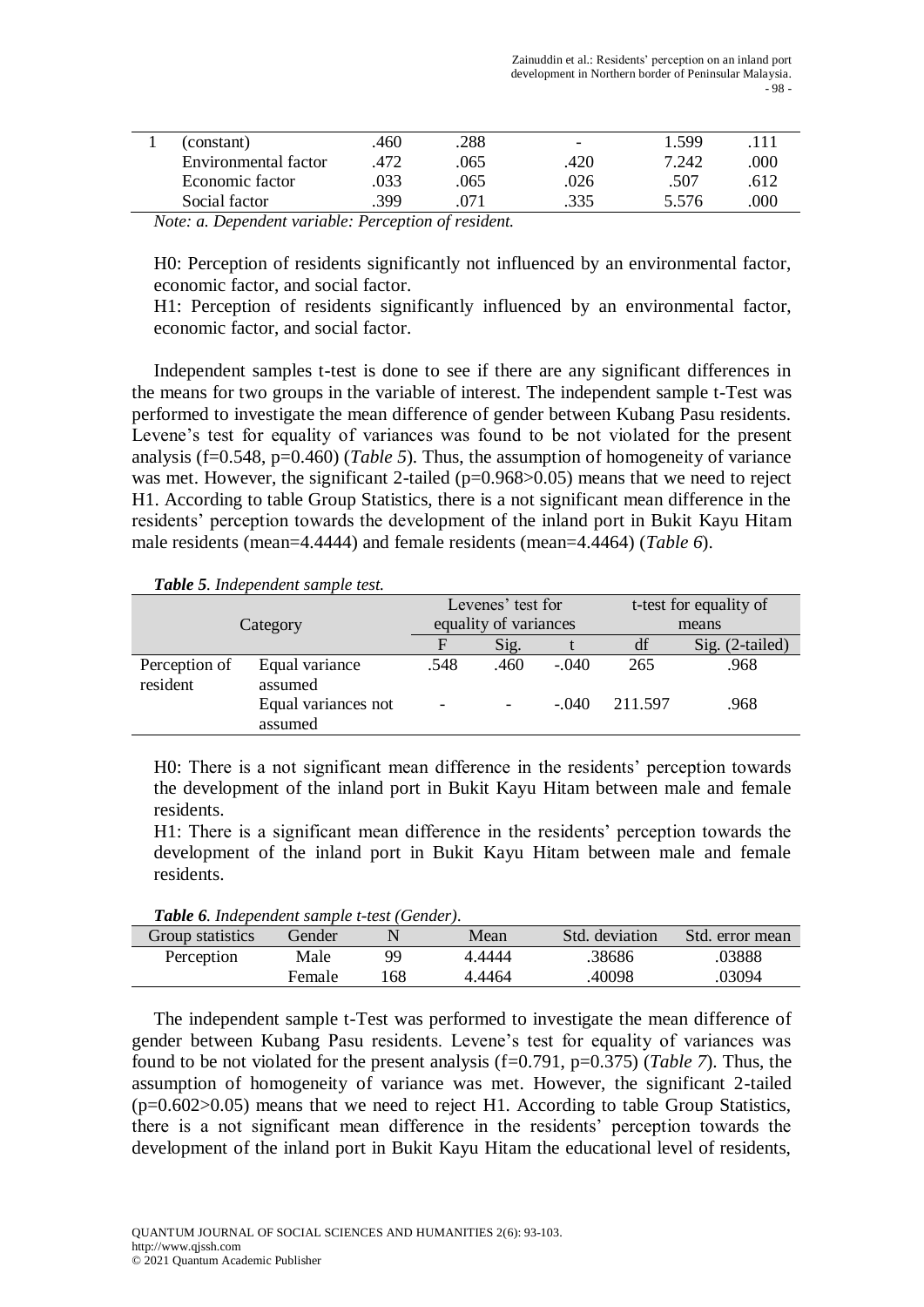which non-tertiary educational level (mean=4.4356) and tertiary educational level (mean=4.4615) (*Table 8*).

|                           |                                |                       | Levenes' test for |         |         | t-test for equality of |
|---------------------------|--------------------------------|-----------------------|-------------------|---------|---------|------------------------|
| Category                  |                                | equality of variances |                   |         | means   |                        |
|                           |                                | F                     | Sig.              |         | df      | $Sig. (2-tailed)$      |
| Perception of<br>resident | Equal variance<br>assumed      | .791                  | .375              | $-.523$ | 265     | .602                   |
|                           | Equal variances not<br>assumed |                       |                   | $-.502$ | 190.529 | .616                   |

*Table 7. Independent sample test.*

H0: There is a not significant mean difference in the residents' perception towards the development of the inland port in Bukit Kayu Hitam the educational level of residents.

H1: There is a significant mean difference in the residents' perception towards the development of the inland port in Bukit Kayu Hitam among the educational level of residents.

*Table 8. Independent samples t-test (Educational level).*

| Group statistics | Gender                          |     | Mean   | Std. deviation | Std. error mean |
|------------------|---------------------------------|-----|--------|----------------|-----------------|
| Perception       | Non-<br>tertiary<br>educational | 163 | 4.4356 | .36539         | .02862          |
|                  | Tertiaty<br>educational         | 104 | 4.4615 | .43895         | .04304          |

The objectives of this research are to examine the residents' perception of the development of the inland port in Bukit Kayu Hitam. The findings showed that the two independent variables had a positive and moderate or marked correlation relationship with the residents' perception towards the development of the inland port in Bukit Kayu Hitam and were significant. However, there is one independent variable that showed a positive but low correlation results on the residents' perception towards the development of the inland port in Bukit Kayu Hitam and was not significant. Moreover, the findings also showed that there were no mean differences in the residents' perception towards the development of the inland port in Bukit Kayu Hitam between genders and educational levels.

Based on results from regression analysis (refer to Table 2), the result shows a significant effect of the environmental factor on residents' perception towards the development of the inland port in Bukit Kayu Hitam  $(p=0.000<0.05)$ . Most of the residents agree that the development of Bukit Kayu Hitam Inland Port can reduce congestion between Bukit Kayu Hitam and Sadao as they think that the development of Bukit Kayu Hitam Inland Port can increase the use of rail transportation rather than the use of road transportation such as trucks. The finding is supported by a previous study which pointed out that the development of inland ports could reduce the congestion and pollution issues (Hanaoka and Regmi, 2011). The largest beta coefficient is found in environmental factor (beta=0.420). This means that the environmental factor makes the strongest contribution to explain the perception of residents towards the development of the Bukit Kayu Hitam Inland Port.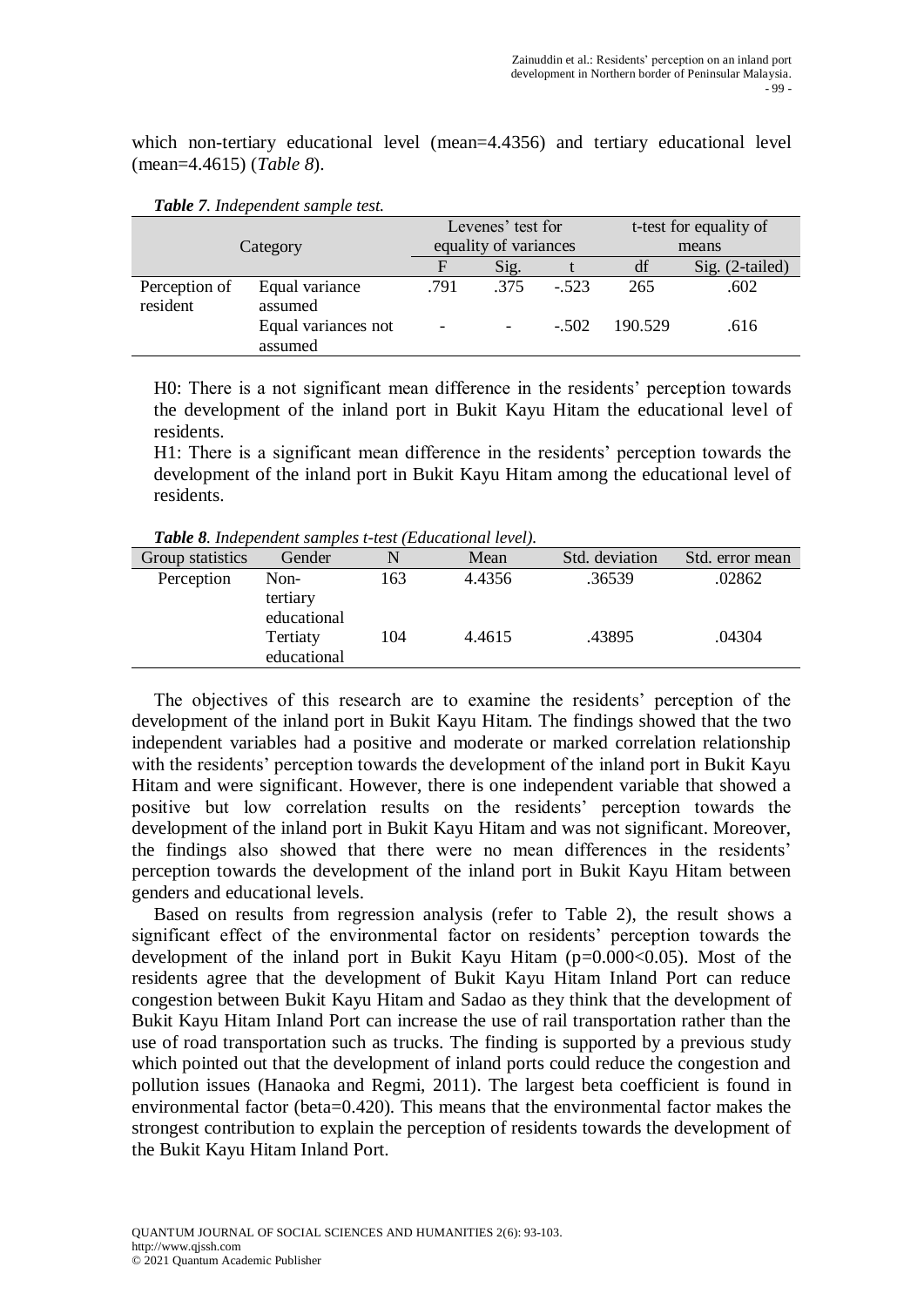Furthermore, based on correlation analysis (*Table 1*), the results show a positive but low correlation between the economic factor and the perception of residents towards the development of Bukit Kayu Hitam Inland Port (p=0.000, r=0.375). Besides, based on results from regression analysis (*Table 2* to *Table 4*), the result shows the economic factor is not able to show the significant result on residents' perception towards the development of Bukit Kayu Hitam Inland Port (p=0.612>0.05). This is because from the perspective of residents, the development of inland ports has an intangible impact on economic growth, and it takes a longer time to make contributions compared with the environmental factor and the social factor. This finding is consistent with a previous study conducted, which stated that the development of the inland port has no significant relationship with the employment development in the regions as the development of cargo throughput will not affect job opportunities (Wiegmans et al., 2015). Thus, the residents' perception is not affected by the economic factor.

Based on results from regression analysis (*Table 2* to *Table 4*), the result shows a significant effect of a social factor on residents' perception towards the development of the inland port in Bukit Kayu Hitam (p=0.000<0.05). Most of the residents agree that the development of Bukit Kayu Hitam Inland Port will improve public infrastructures such as the railway system, roads, communications, and water pipes in Kubang Pasu. The finding is supported by Black et al. (2018), which stated that the development of the inland port would improve the environment and provide a better quality of life to the regions by transferring from roads to railways. Hence, the social factor will affect the residents' perception. Moreover, based on the mean statistics among genders of Kubang Pasu residents (*Table 5* and *Table 6*) as well as the mean statistics among the educational level of Kubang Pasu residents (*Table 7* and *Table 8*), there is a not significant mean difference in the residents' perception towards the development of the inland port in Bukit Kayu Hitam between genders  $(p=0.968>0.05)$  and the educational level of residents ( $p=0.602>0.05$ ). The residents have almost the same perception towards the development of BKH inland ports, whether they are men or women and whether they are highly educated or non-highly educated. Therefore, the genders and educational levels will not affect the residents' perception.

#### **Conclusion**

This study seeks to examine the residents' perception towards the development of the inland port in Bukit Kayu Hitam. The independent variables were selected after reviewing numerous past related studies. Concerning that, the major finding of this research study has shown that the environmental factor and social factor are significantly related to the residents' perception towards the development of the inland port in Bukit Kayu Hitam. However, the economic factor is not significantly related to the residents' perception towards the development of the inland port in Bukit Kayu Hitam. In addition, there are also no significant results in the mean difference of the residents' perception towards the development of the inland port in Bukit Kayu Hitam between genders and educational levels. As a result, all parties involved with the development of Bukit Kayu Hitam Inland Port should pay close attention to the environmental factor and social factor to provide a beneficial result for the residents in Kubang Pasu. The study also increases the overall awareness level from Kubang Pasu residents towards the development of the inland port in Bukit Kayu Hitam through the surveys as 74.9% of respondents did not know about the development of the inland port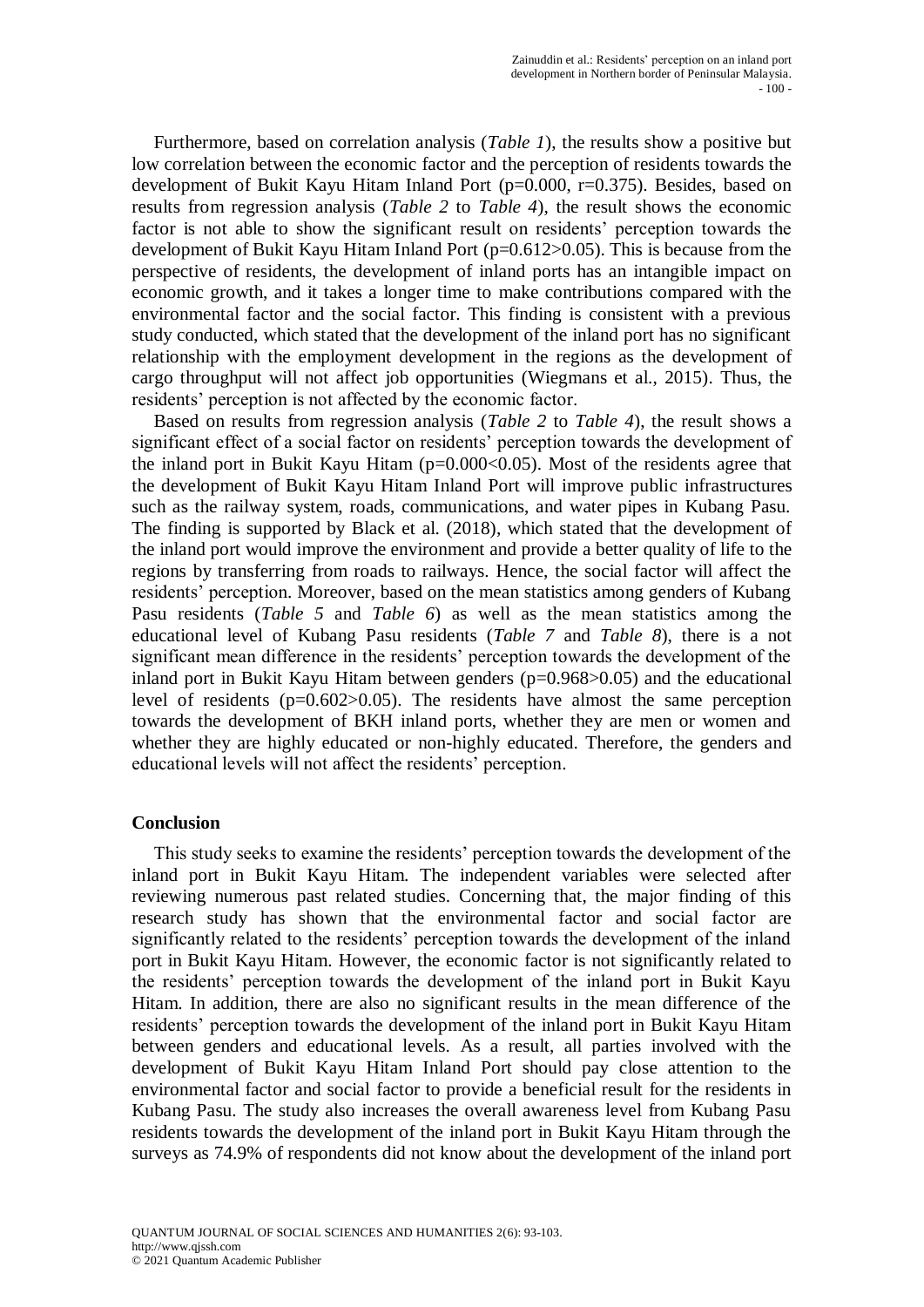in Bukit Kayu Hitam. Due to the limitation of time, the results obtained are relatively hasty. Therefore, we recommend extending the study period and use observations as well as interviews to collect data to obtain better results.

Last but not least, the study aims to enhance the understanding of the development of Bukit Kayu Hitam Inland Port and its impact on regional residents' perception under different factors. By understanding the perspectives of Kubang Pasu residents, the authorities and organizations that are involved in the project of Bukit Kayu Hitam Inland Port can further improve their existing plans to meet the expectations of the residents. The study is also hoped to be useful for future researchers in providing information to conduct their research.

## **Acknowledgement**

The research study is self-funded.

# **Conflict of interest**

The author confirms that there is no conflict of interest with any parties involved with this study.

#### **REFERENCES**

- [1] Alagesh, T. (2019): Bukit Kayu Hitam, Sadao border congestion must be solved immediately. – New Straits Times. Available on: https://www.nst.com.my/news/nation/2019/06/498299/bukit-kayu-hitam-sadao-bordercongestion-must-be-solved-immediately
- [2] Aziz, A. (2019): Northern Gateway, PKT Logistics to develop new depot. The Malaysian Reserve. Available on: https://themalaysianreserve.com/2019/12/04/northern-gateway-pkt-logistics-to-developnew-depot/
- [3] Bhandari, P. (2020): What Is Quantitative Research? Definition, Uses and Methods. Scribbr Official Portal. Available on:

https://www.scribbr.com/methodology/quantitative-research/

- [4] Black, J., Roso, V., Marušić, E., Brnjac, N. (2018): Issues in Dry Port Location and Implementation in Metropolitan Areas: The Case of Sydney, Australia. – Transactions on Maritime Science 7(1): 41-50.
- [5] Brida, J.G., Chiappa, G.D., Meleddu, M., Pulin, M. (2014): A Comparison of Residents' Perceptions in Two Cruise Ports in the Mediterranean Sea. – International Journal of Tourism Research 16(2): 180-190.
- [6] Catherine, S. (2021): What is a Correlational Study? Definition & Examples. Study.com Official Portal. Available on:

https://study.com/academy/lesson/what-is-a-correlational-study-definition-examples.html

- [7] Chen, Z. (2021): Research on the Innovation Imbalance between Coastal and Inland Port Cities Along the Belt and Road: Based on the Three Helix Theory. – SAGE Open 11(1): 14p.
- [8] Corporate Finance Institute (CFI) (2021): Simple Random Sample Overview, How To Create, Advantages. – Corporate Finance Institute Official Portal. Available on: https://corporatefinanceinstitute.com/resources/knowledge/other/simple-random-sample/
- [9] Department of Statistics Malaysia (2019): Laporan Sosioekonomi Negeri Kedah 2019. Department of Statistics Malaysia 4p.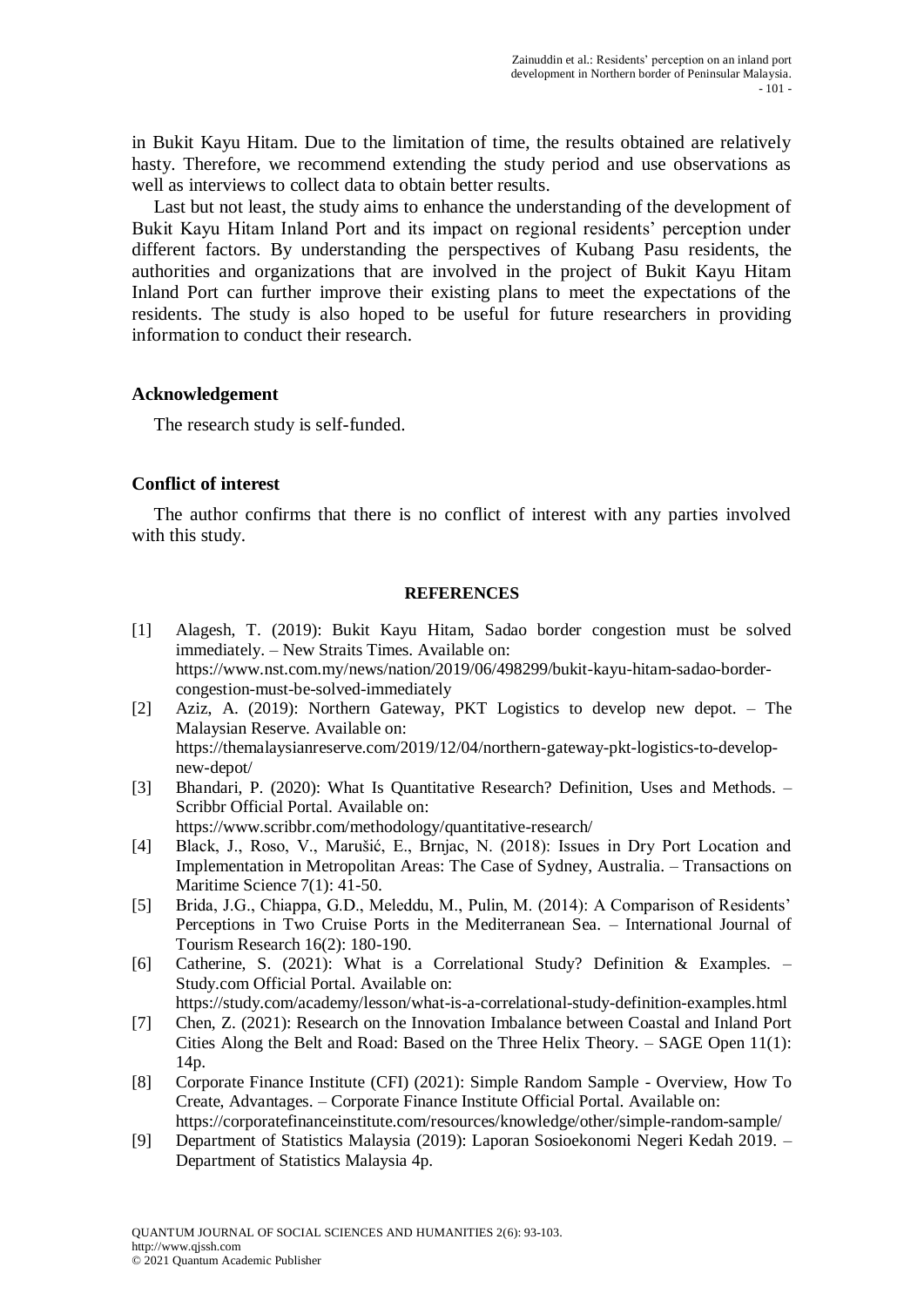- [10] Dolinayova, A., Kanis, J., Loch, M. (2016): Social and Economic Efficiency of Operation Dependent and Independent Traction in Rail Freight. – Procedia Engineering 134: 187- 195.
- [11] Hanaoka, S., Regmi, M.B. (2011): Promoting Intermodal Freight Transport through the Development of Dry Ports in Asia: An Environmental Perspective. – IATSS Research 35(1): 16-23.
- [12] Henttu, V., Hilmola, O.P. (2011): Financial and Environmental Impacts of Hypothetical Finnish Dry Port Structure. – Research in Transportation Economics 33(1): 35-41.
- [13] Hox, J.J., Boeije, H.R. (2005): Data Collection, Primary vs Secondary. Encyclopedia of Social Measurement 1: 593-598.
- [14] Jabatan Perancangan Bandar dan Desa (JPBD) (2018): Rancangan Tempatan Majlis Daerah Kubang Pasu, Kedah (2035) (Penggantian). – Jabatan Perancangan Bandar dan Desa 289p.
- [15] Jeevan, J., Chen, S.L., Lee, E.S. (2015): The Challenges of Malaysian Dry Ports Development. – The Asian Journal of Shipping and Logistics 31(1): 109-134.
- [16] Kwateng, K.O., Donkoh, A., Muntaka, A.S. (2017): Evaluation of Dry Port Implementation in Ghana. – Maritime Business Review 2(3): 261-278.
- [17] Moryadee, C., Aunyawong, W., Shaharudin, M. (2019): Congestion and Pollution, Vehicle Routing Problem of a Logistics Provider in Thailand. – The Open Transportation Journal 13(1): 203-212.
- [18] New Straits Times (NST) (2019): Kedah in need of huge economic upheaval, says Mukhriz. – NST Online. Available on: https://www.nst.com.my/news/nation/2019/10/528554/kedah-need-huge-economicupheaval-says-mukhriz
- [19] Roso, V. (2013): Sustainable Intermodal Transport via Dry Ports-Importance of Directional Development. – World Review of Intermodal Transportation Research 4(2/3): 140-156.
- [20] Seguí, X., Puig, M., Quintieri, E., Wooldridge, C., Darbra, R.M. (2016): New Environmental Performance Baseline for Inland Ports: A Benchmark for the European Inland Port Sector. – Environmental Science & Policy 58: 29-40.
- [21] Shan, J., Yu, M., Lee, C.Y. (2014): An empirical investigation of the seaport's economic impact: Evidence from major ports in China. – Transportation Research Part E: Logistics and Transportation Review 69: 41-53.
- [22] Streefkerk, R. (2018): Primary vs Secondary Sources | Explained with Easy Examples. Scribbr Official Portal. Available on: https://www.scribbr.com/citing-sources/primary-and-secondary-sources/
- [23] Trochim, W.M.K. (2021): Descriptive Statistics. Conjointly Official Portal. Available on:

https://conjointly.com/kb/descriptive-statistics/

- [24] van Duin, J.R., Van Der Heijden, R.E.C.M. (2012): Towards Governance on Noise between Municipality and Terminal Operator by the Use of Simulation Modelling. – Journal of Computational Science 3(4): 216-227.
- [25] Wiegmans, B., Witte, P., Spit, T. (2015): Inland Port Performance: A Statistical Analysis of Dutch Inland Ports. – Transportation Research Procedia 8: 145-154.
- [26] World Health Organization (WHO) (2021): Ambient air pollution. World Health Organization Official Portal. Available on: https://www.who.int/teams/environment-climate-change-and-health/air-quality-andhealth/ambient-airpollution#:~:text=Ambient%20air%20pollution%20accounts%20for,quality%20levels%2 0exceed%20WHO%20limits
- [27] Zainuddin, N., Mohd Saifudin, A., Zalazilah, M.H., Bahaudin, A.Y., Khalid, R. (2019): Inland Port Logistical Issues in Northern Region of Peninsular Malaysia. – Journal of Humanities, Language, Culture and Business 3(12): 51-65.